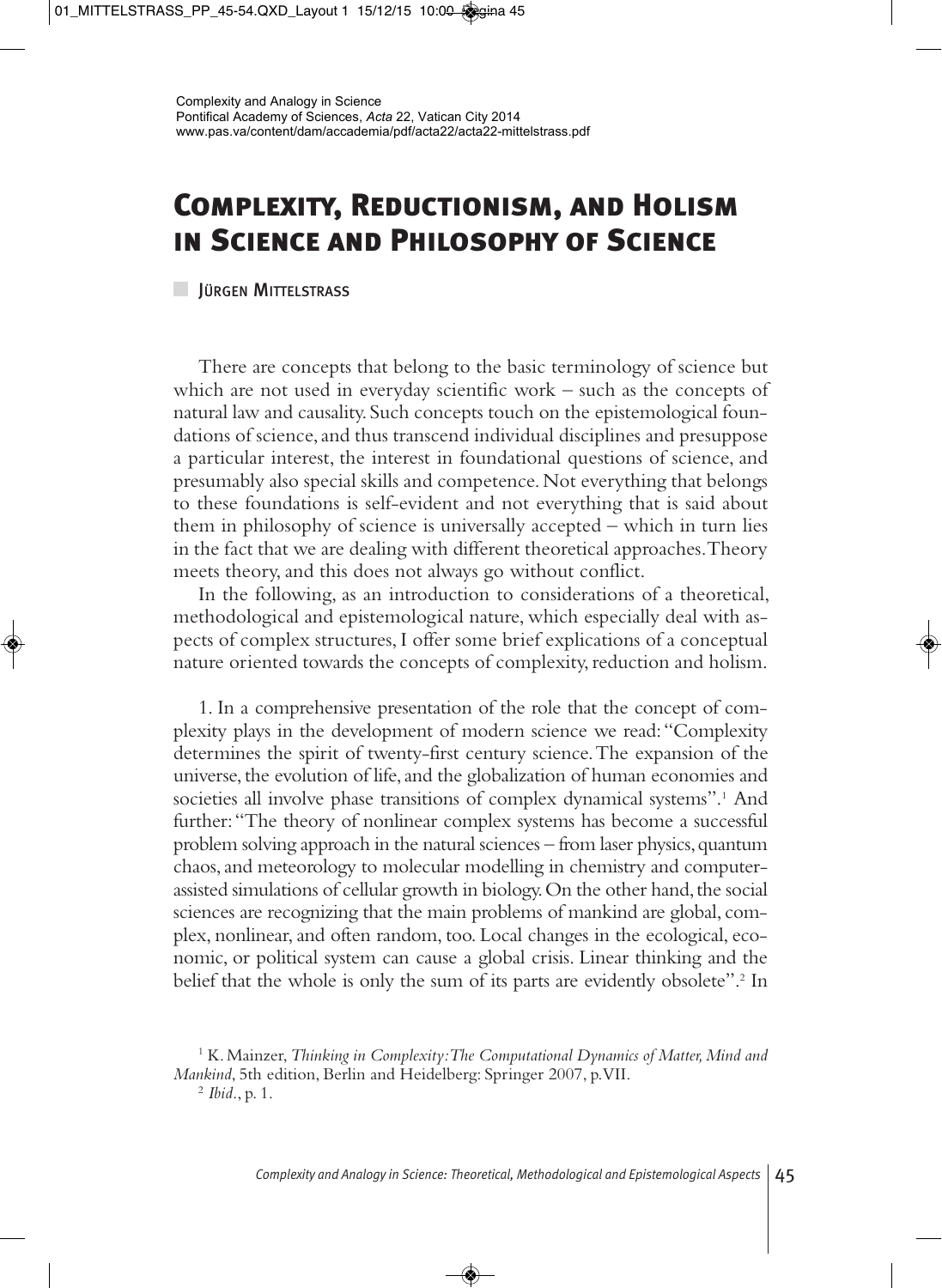fact, complexity has become not only an important topic but also the key to scientific explanations in all areas of science.

This does not necessarily mean that conceptual clarity has been achieved in questions of complexity. For the concept of complexity displays different (scientific) meanings depending on the area to which it is applied, even while its basic meaning remains constant. Are the concepts used in different disciplines similar, or may a phenomenon be, for instance, biologically complex but physically not? Does the fact that some problems are in principle unsolvable for reasons of complexity (due to limited time and computational power) pose a problem for scientific practice? Shall our practice just ignore problems we cannot currently handle – or can science render apparently complex systems in simple underlying theories? Furthermore, is there a difference between the complex and the complicated such that some complex systems are not actually complicated even though all complicated systems are indeed complex. In general, again, complexity has become an important area of research in many disciplines in the last decades. For instance, the complexity and the ensuing unpredictability of weather systems has been known for a long time. And theoretical tools to master complexity have been developed in biology, where the apparent complexity of organisms has been used to argue against evolutionary theory, as well as in economics and social theory, where so-called "complexity theory" aims to help us understand systems which appear unsystematic.

As to the distinction between complexity and complicatedness:<sup>3</sup> The greater the number of objects and relations of a system, the greater its complexity. Complicatedness depends on the inhomogeneity of the object area. There can thus be systems of high complexity but small complicatedness (for example: organic molecules composed of numerous elements of few different kinds) whereas high complicatedness as a rule leads to complexity (for example: organisms). No wonder that the theory of complex dynamic systems, in which cause-and-effect connections are non-linear (for instance in the motion of more than two bodies under the influence of gravity), is currently becoming ever more influential, especially because of its many applications (another example is the prediction of developments in the weather). This discipline closely joins newer mathematical methods such as chaos theory to older methods from statistics and probability theory.

<sup>&</sup>lt;sup>3</sup>The following is taken from K. Lorenz, "komplex/Komplex", in: J. Mittelstrass (Ed.), *Enzyklopaedie Philosophie und Wissenschaftstheorie*, vol. IV, 2nd edition, Stuttgart and Weimar: Metzler 2010, pp. 277-279.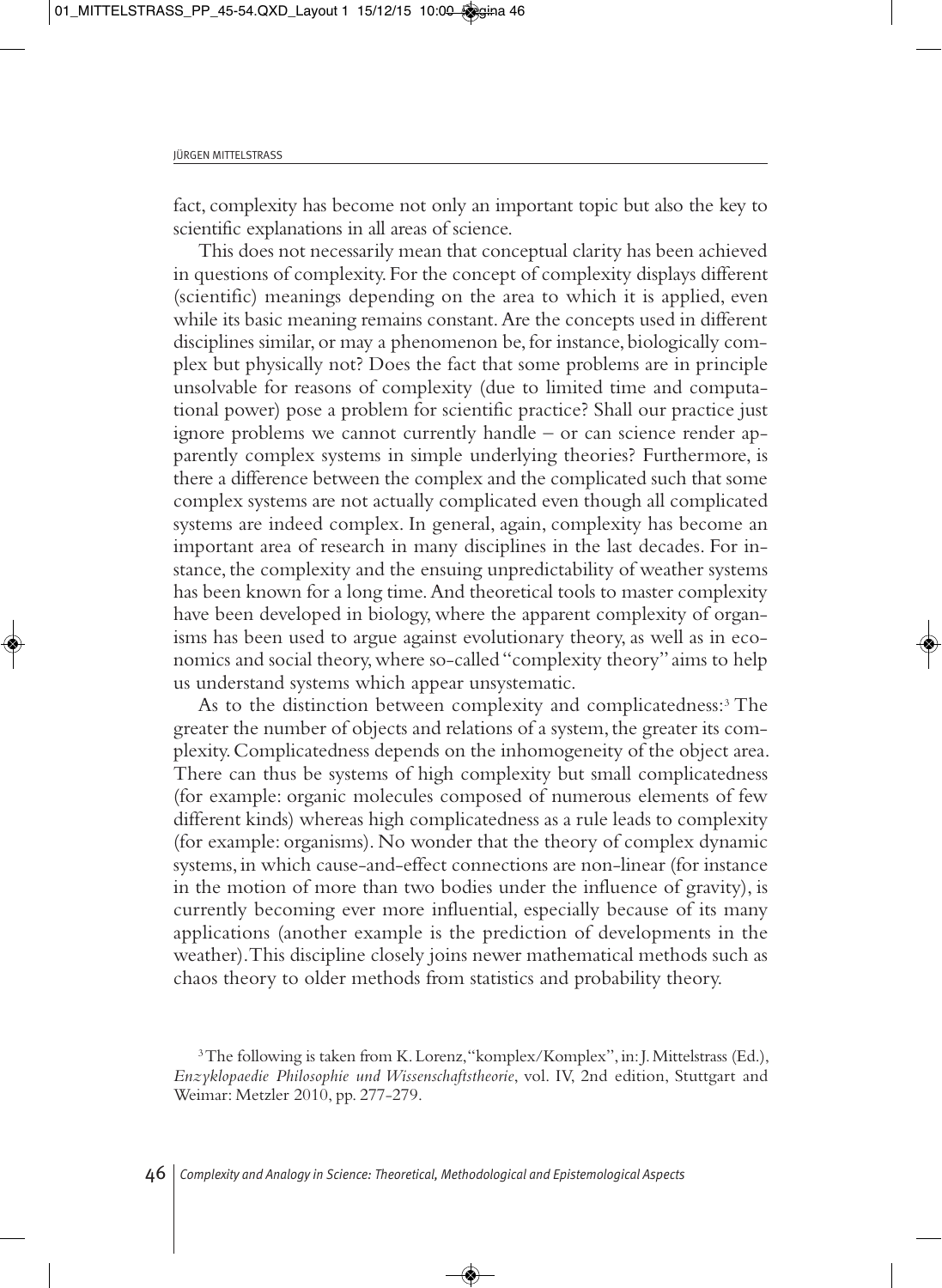In so far as the reduction of complexity is done in explanatory intent, this is achieved especially by model building. Models serve to simplify complex structures and to visualize abstract structures. Thus, astronomical models (for instance, in the form of orreries) were viewed in the sense of the first purpose (simplifying structures), and physical models (for instance in the form of the atomic model) were viewed in the sense of the second purpose (visualizing abstract, non-intuitive structures) and mechanical models (for instance, in the form of corpuscular models) generally in the sense of both purposes (describing visualizable situations that were nonetheless in need of explanation by the basic concepts of space, time, mass and force). As a rule, we should differentiate between scale models, analogue models and theoretical models. Scale models are enlarged or miniature replicas of real or imaginary objects, for instance, in the three-dimensional representation of the DNA-molecule ("double helix"). Analogue models represent an object in a structurally similar (homomorphic) other object, for instance, in the form of the planetary model of the atom (in physics) or computermodels of the brain in the philosophy of mind. Theoretical models consist of a set of assumptions and equations with which the essential properties of an object or system are to be grasped, for instance (in the intuitive case) in the form of Niels Bohr's atom-model or of billiard-ball models in the kinetic theory of gases.

As a rule a complex state of affairs cannot be completely grasped, even when models are applied. This is for instance the case where chance plays a role. The Copenhagen interpretation of quantum mechanics, that is, the theory of microphysical phenomena, assumes an irreducible, ontological contingency, that is, the existence of absolute chance in the physical world. The assumption is not uncontroversial. For instance, David Bohm's interpretation of quantum mechanics suggests that the quantum world can in fact be grasped with causal-deterministic vocabulary. From this, and from the fact that Bohm's interpretation and the Copenhagen interpretation of quantum mechanics are empirically indistinguishable,4 it follows that it may not be possible to find out whether there is really absolute chance in the world or not. All arguments for and against seem here to be relative to a physical theory and its interpretation. How are we supposed to know whether – remembering Albert Einstein's admonition that God does not play dice – there is not the possibility of a deeper deterministic description

<sup>4</sup> See J. Mittelstrass, *Konstruktion und Deutung: Ueber Wissenschaft in einer Leonardo- und Leibniz-Welt*, Berlin: Humboldt University 2001, p. 18.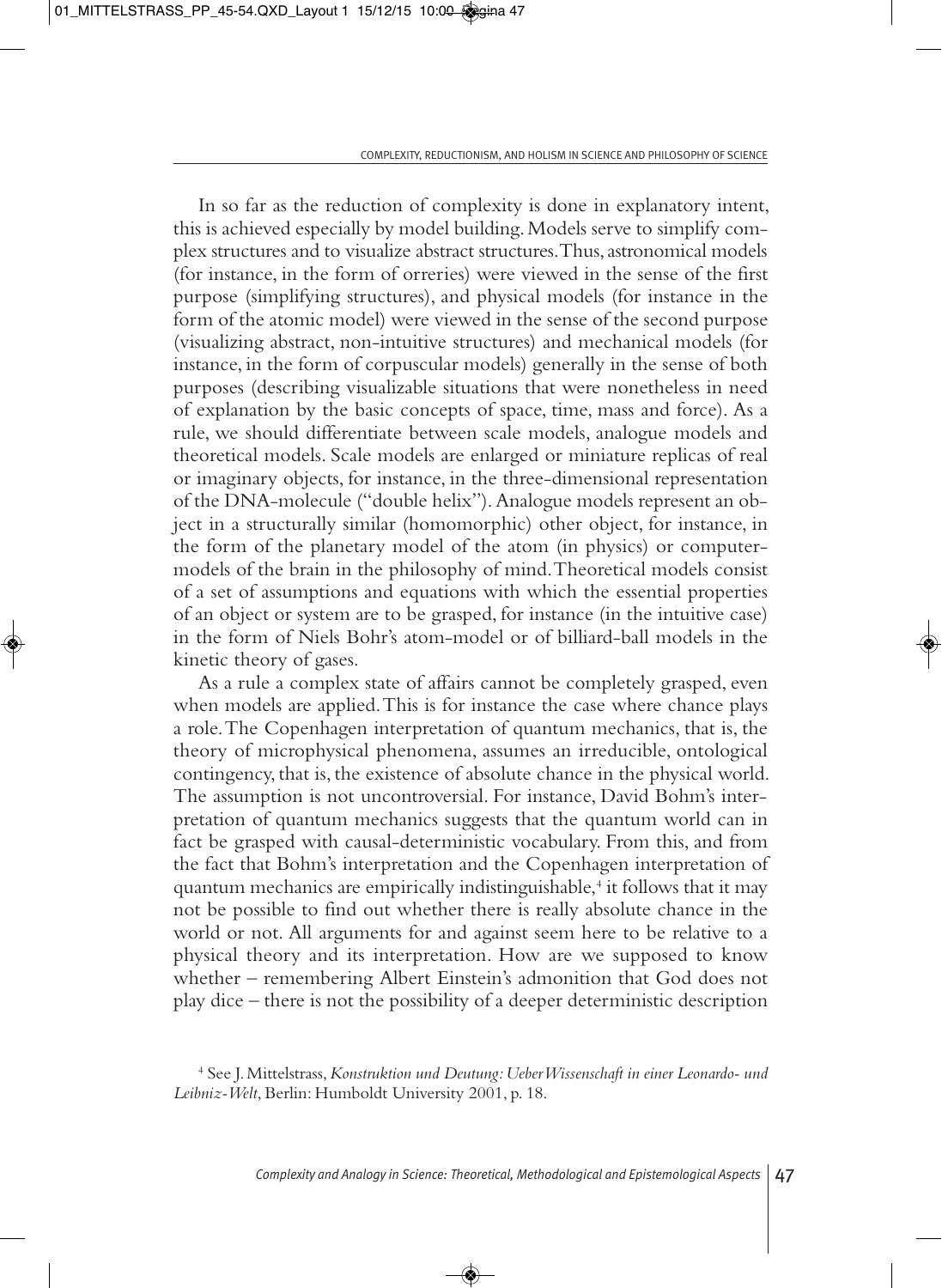that excludes accident while coping with complexity. Not only philosophy, but natural science as well has its difficulties with chance and necessity.

Nothing is changed by the circumstance that complex relations cannot be completely grasped. This can in turn be elucidated under the concept of predictability: Even in a deterministic world there are limits to predictability.5 Two reasons can be given in support of this. First, *deterministic chaos*. This refers to the strong dependence of a system's states on the magnitude of defined parameters. Since the magnitude of these parameters can never been known, the prediction of system's states is bound by uncertainty, which translates into a range of different developments in chaotic systems. Unpredictability as a result of chaos is not limited to complex systems, rather, it can also occur in simple systems that only consist of a few elements. For example, two coupled pendulums constitute a simple system, the relevant laws of which have been known for centuries. But it has only recently become clear that, within such an arrangement, a distinct range of initial conditions – namely system stimulations of medium strength – there can be chaotic and unpredictable oscillations. Second, the problem of a Laplace's demon. This label (credited to Emil Du Bois-Reymond)<sup>6</sup> refers to a fictitious superhuman intelligence, which – under the assumption of a stable, closed and all-determined system typical for a mechanistic worldview – knows of all initial conditions of all possible movements and thus can predict the location of any particle for every point in time. Now, quantum mechanical systems – in contrast to relativistic physics, where differential equations describe deterministic systems with regards to their state variables – are non-deterministic with regard to conjugate variables such as position and momentum. Rather, they are statistical, i.e. incalculable even by Laplace's demon – an implication confirmed by recent developments in physics. But whatever holds for a deterministic world also holds for a complex world and its reductions.

2. With the concept of *reduction* or reductionism philosophy of science denotes, on the one hand, an essential aspect of scientific theory formation and, on the other, a procedure that describes the successful reduction of

<sup>5</sup> See, in more detail, J. Mittelstrass, "Predictability, Determinism, and Emergence", in: W. Arber *et al*. (Eds.), *Predictability in Science: Accuracy and Limitations*, Vatican City: The Pontifical Academy of Sciences 2008 (Pontificiae Academiae Scientiarum Acta 19), pp. 162-172.

<sup>6</sup> "Ueber die Grenzen des Naturerkennens" (1872), in: E. Du Bois-Reymond, *Vortraege ueber Philosophie und Gesellschaft* (ed. S. Wollgast), Hamburg: Meiner 1974, pp. 56-57.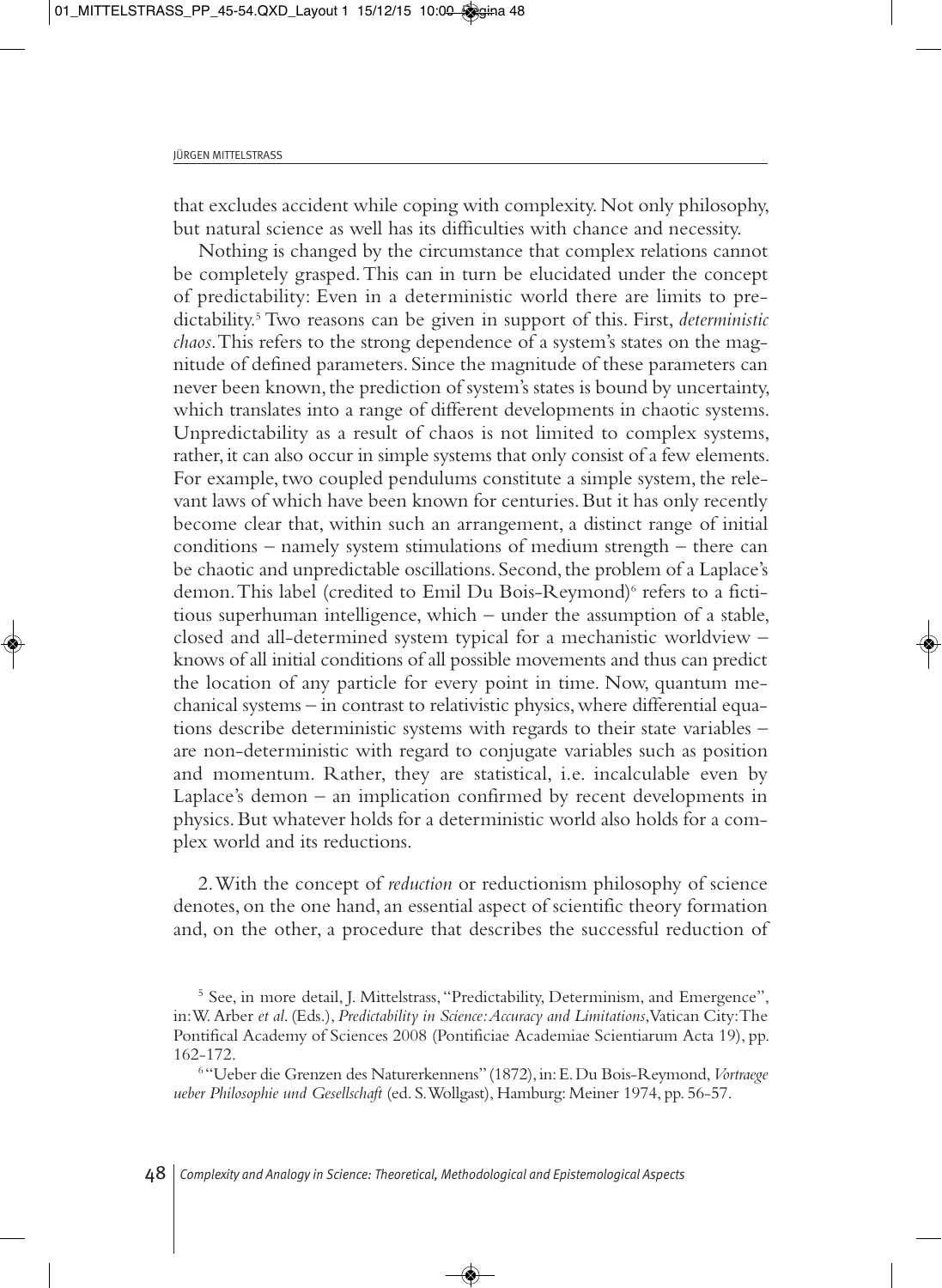one theory to another. In general the concept of reduction involves tracing back entities, concepts or theories to others. Reductions serve the goal of unifying the scientific world picture through the use of a conceptual system – and consequently ontology – as uniform as can be and the elimination or replacement of philosophically or methodologically problematical concepts (or the entities they refer to) by unproblematic concepts (ontological reduction). Examples are the reduction of phenomenological thermodynamics to statistical dynamics, the reduction of Mendelian genetics to molecular genetics and the ontological reduction of psychological processes to physical processes via a theory reduction of psychology to neurophysiology.

One expression of a reductionistic programme is so-called *physicalism*, that is, the programme to express all (non-logical) expressions of a unified scientific language in the language of physics. There are two versions: "The strictest version of physicalism restricts all scientific theories to the terms of currently accepted physics. This view demands, for example, that all processes or objects can be assigned a particular quantum of energy. A weaker variant of physicalism demands the completeness of the physics of the time. This conception accordingly takes the historical change of physics explicitly into account. This view of physicalism makes a comprehensive claim for the validity of the theory of inorganic phenomena and asserts that all entities (i.e., including biological and psychological ones) are physical. A further weakening of the concept of physicalism results if only the natural sciences of the time taken as a whole are set to be comprehensive and complete. In particular, this includes the possibility that biology is not reducible to the theory of inorganic phenomena, but must have recourse to special regularities. In this form of physicalism (...) emergent terms and laws are admissible in principle".7

Now, a claim for derivability of the reduced theory from the reducing theory presupposes that both are compatible with one another. But since the reducing theory is designed to correct and improve the reduced theory, this in turn presupposes that both are incompatible. That is, the formal and informal conditions of reduction cannot be satisfied simultaneously; the correction of  $T_1$ 's laws by  $T_2$  precisely excludes their derivation.<sup>8</sup> This, again, is the reason why Karl Popper rejects the idea of reducibility of theories to

<sup>7</sup> M. Carrier and J. Mittelstrass, *Mind, Brain, Behavior: The Mind-Body Problem and the Philosophy of Psychology*, Berlin and New York: Walter de Gruyter 1991, p. 172.

<sup>8</sup> See again M. Carrier and J. Mittelstrass, *op. cit*., p. 43. Here too the proof that this difficulty has been solved by applying Tarski's concept of interpretability to the reduction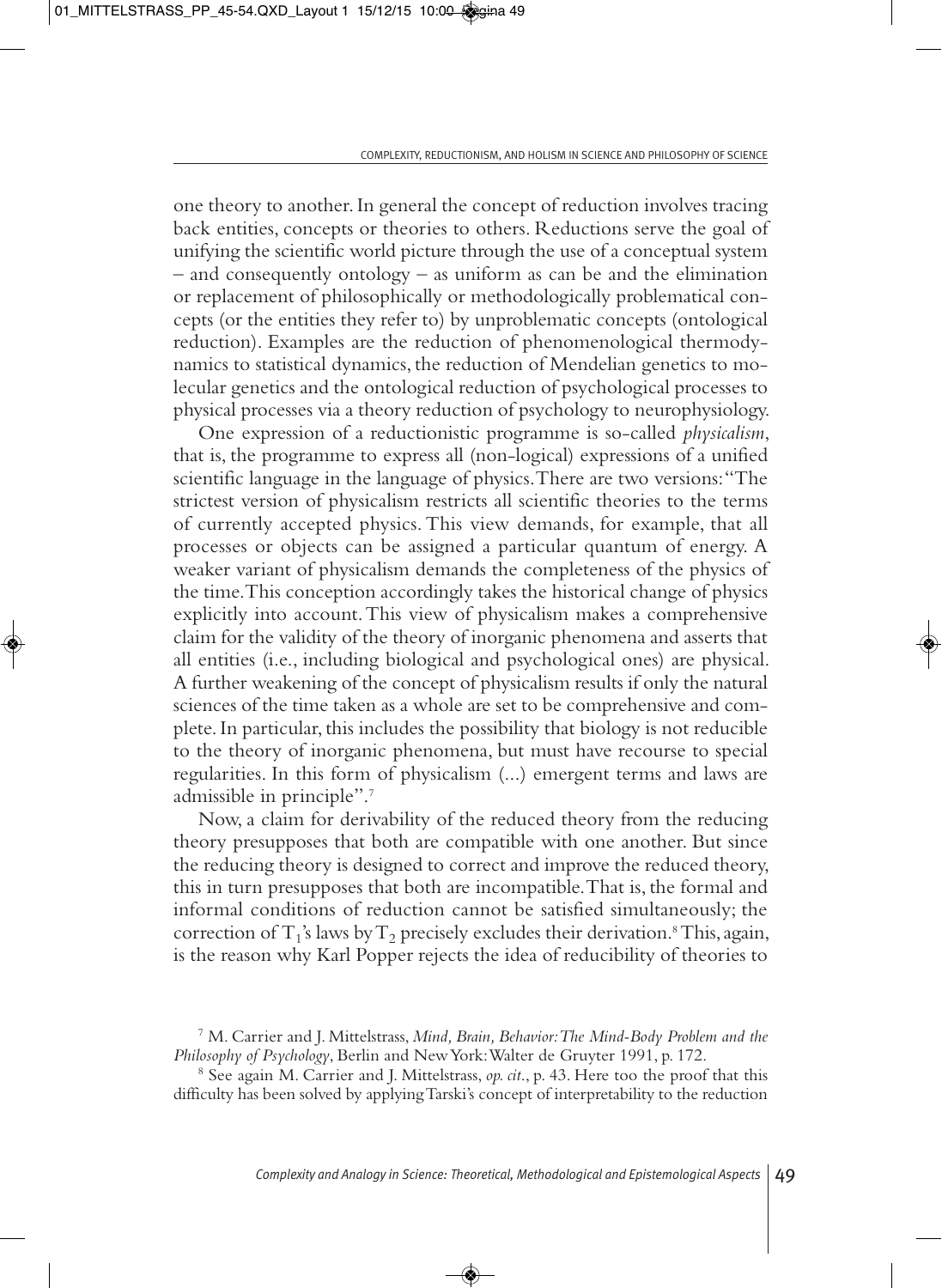one another and defends the incompatibility of successive theories. The principle of a critical examination characterizing a logic of scientific discovery requires, according to Popper's concept of falsifiability and the asymmetry of verification and falsification, a pluralism of theories so as to be able to select a "successful" one. Progress among theories is due to the ongoing process of critical revision of existing theories from the perspective of truth or at least verisimilitude.

3. Compared to the approaches represented in the programme of reduction, *analogies* display a weak form of relationship between entities, concepts or theories. Here the point is that this connection can be materially different but formally the same. We should distinguish between *structural* and *functional analogies*: "If the correspondence of particular relationships among the elements of a system with one another is reversibly unique to those among elements of another system (without there needing to be a correspondence between the elements themselves), we say that both systems agree partially in their structure or that a 'structural analogy' holds between them. If one grasps similarity as agreement of two systems in certain (not all) 'characters' in the sense of properties of their elements or element groups, then similar systems agree also in the relationships between the corresponding elements or element groups and are thus structurally analogous".9 An example would be again Bohr's planetary model of the atom. A "functional analogy" between two systems on the other hand occurs if these are equally suited for a particular purpose, that is, interchangeable for achieving that purpose. An example here: the concept of force in physics and everyday life. Epistemologically speaking, both cases are forms of *similarity*, that is, agreement of two systems in some, but not necessarily all, characteristics. Analogue models accordingly represent a system or an object in a structurally similar (homomorphic) or in a functionally similar system or object.

4. The line of thought pursued here in the case of the concepts complexity, reduction and analogy lead in the philosophy of science to a position that on the one hand turns against the reductionist programme and on the other hand represents the attempt to do justice to the actual complexity of scientific objects, concepts or theories in a different manner as well, namely

<sup>9</sup> Chr. Thiel, "Analogie", in J. Mittelstrass (Ed.), *Enzyklopaedie Philosophie und Wissenschaftstheorie*, vol. I, 2nd edition, Stuttgart and Weimar: Metzler 2005, pp. 117-118.

problem (A. Tarski, "A General Method in Proofs of Undecidability", in: A. Tarski *et al*., *Undecidable Theories*, Amsterdam: North-Holland 1971, pp. 1-35).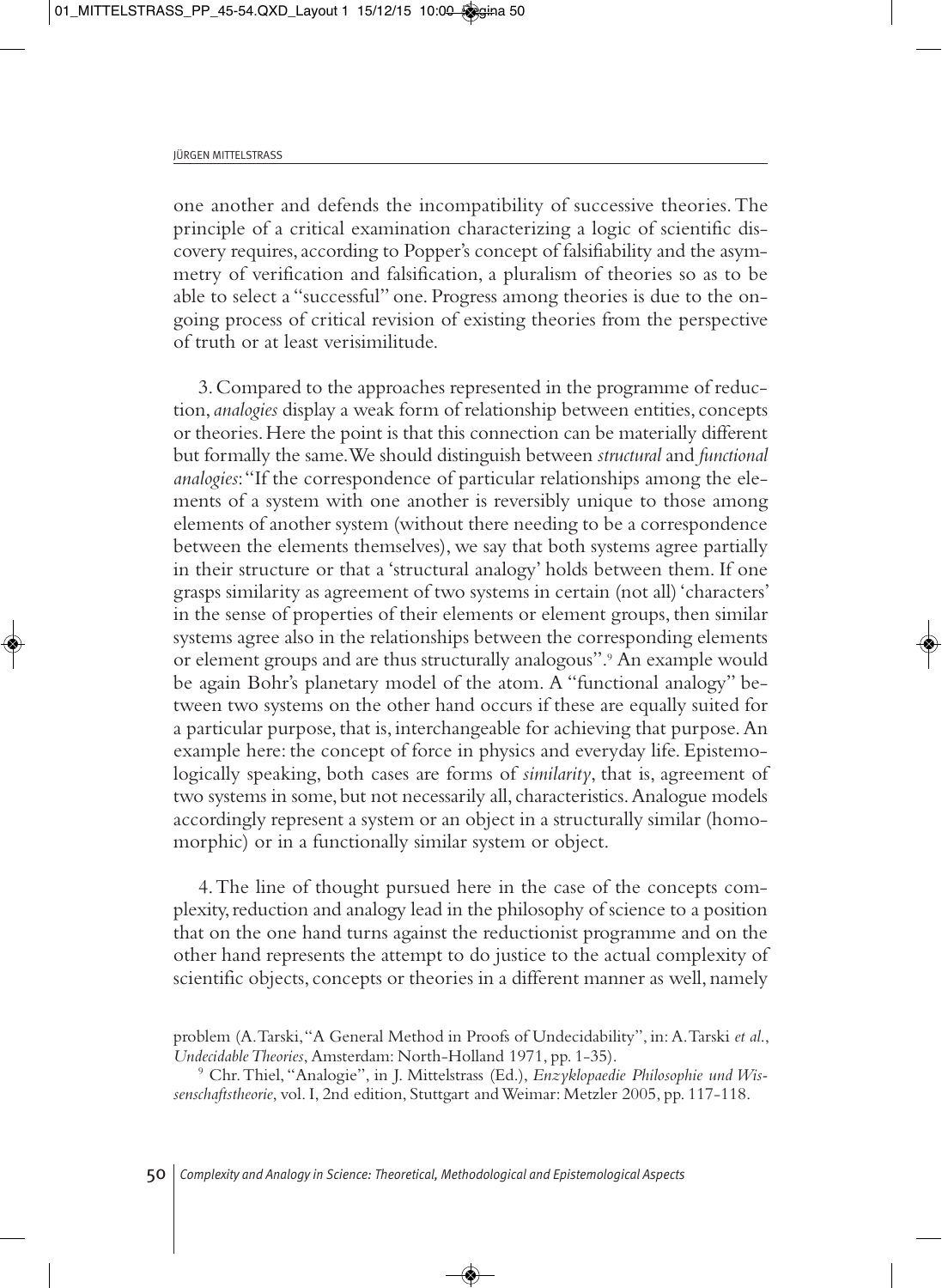in the sense of a unity to be regained, a *holistic* unity of disciplinary and transdisciplinary explanations.10 Under the designation *holism* are to be understood methodological approaches to the explanation of conceptual or empirical phenomena, that take their point of departure from a "holistic" point of view. Conceptually or methodologically, the issue is in particular the distinction between the part-whole relation and the element relation, since wholes are understood as compositions of parts but not merely as the sum of their parts. This is the case because the relations determining the composition make the whole an independent unity, whose qualities cannot be completely traced back to the qualities of the parts. The concept holism was introduced in 1926 in a biological context.<sup>11</sup> It also plays a role in the interpretation of quantum theory, in social-scientific theory formation and in the theory of confirmation.

In biology the concept of holism designates the attempt, in opposition to the particular positions of mechanism and vitalism, to derive all phenomena of life from a holistic "metabiological principle". According to this view biological processes can be adequately explained only if organisms are not grasped as isolated natural bodies (as in physics), but are rather seen in structure and function as standing in inseparable interaction with their own subsystems and the environment. Depending on how this abstract principle is conceptualized, it has either found general recognition in biology or been dismissed as incompatible with the biological facts. For the paleontologist Edgar Dacqué, for instance, holism was a methodological part of a teleological conception of evolution in which humankind, as the primeval form of life, included all the developmental possibilities of the animal kingdom (the animal species appear in this conception as dead ends in biological development).12 In physics the appearance of so-called entangled states in quantum theory is often viewed as a violation of the principle of separation and as the basis for an *ontological holism*. This principle states that every physical system possesses its fundamental properties independent of other systems distinct from it. The exhibition of these properties, but not their presence, can be influenced by their interactions with other systems. In composite systems the state of the aggregate system results from the states of the subsystems and their interactions.

In entangled states, such as described in the so-called Einstein-Podol-

<sup>&</sup>lt;sup>10</sup> I follow closely here my article "Holismus" in the *Enzyklopaedie Philosophie und Wissenschaftstheorie*, vol. III, 2nd edition, Stuttgart and Weimar: Metzler 2008, pp. 427-430.

<sup>11</sup> J.C. Smuts, *Holism and Evolution*, London: Macmillan 1926, 3rd edition 1936.

<sup>12</sup> E. Dacqué, *Leben als Symbol: Metaphysik einer Entwicklungslehre*, Munich and Berlin: Oldenbourg 1928.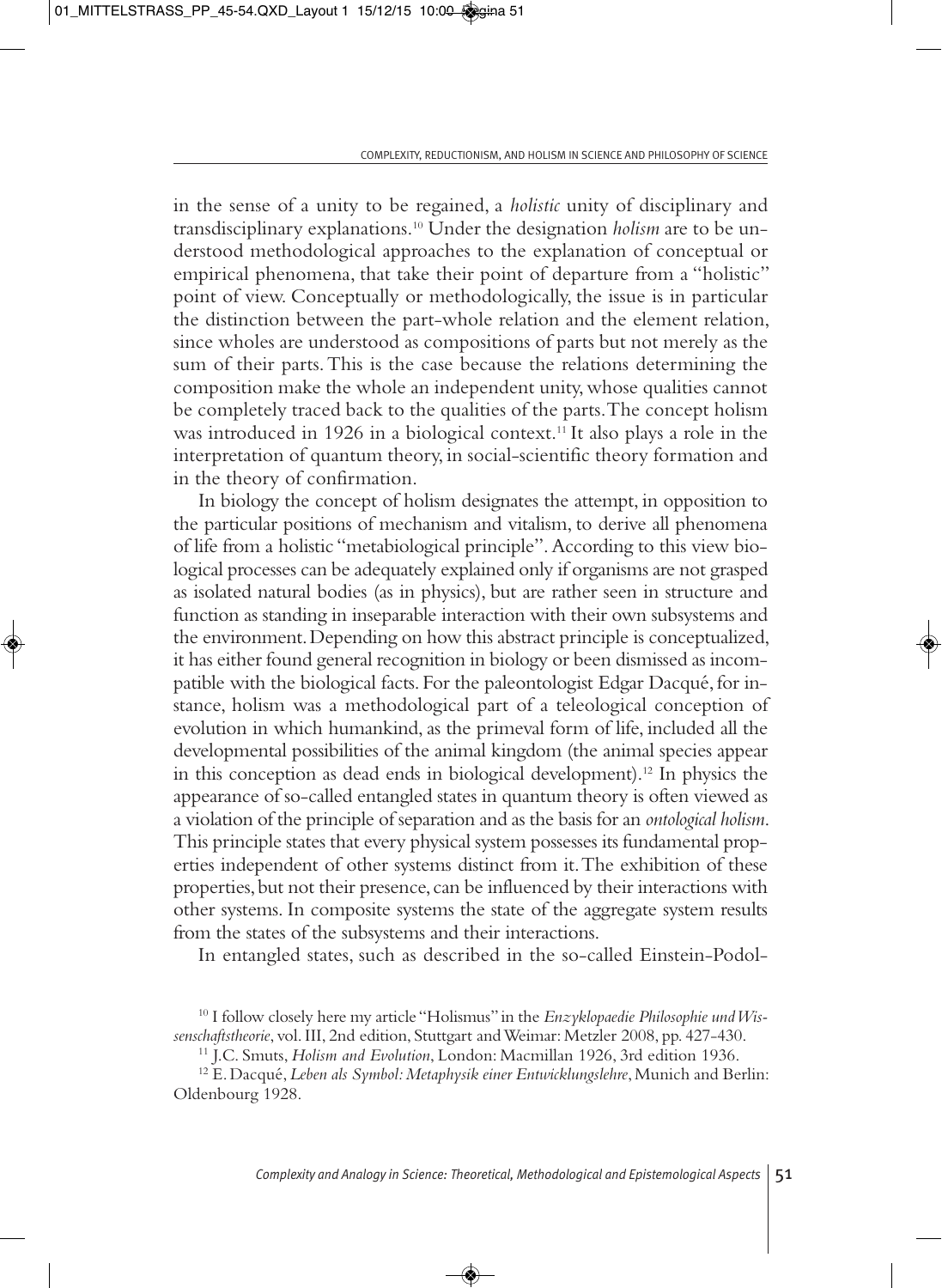sky-Rosen paradox, an aggregate system consisting, for instance, of two initially coupled and later separated particles, has constant properties – it is in a pure state – although this does not hold for the subsystems. The aggregate system exists in a well-defined state, whereas the subsystems do not possess the correlated properties (such as spin and polarization) independently of one another. The probability distribution for the appearance of particular property values of the aggregate system cannot be calculated as the product of such probability distributions for the subsystems. Accordingly the state of the aggregate system does not supervene on the states of the sub-systems. The holism of quantum theory is expressed in the violation of the principle of separation, through which the whole is ascribed primacy before the parts.

In the philosophy of the social sciences *methodological holism* is the view that social relations can only be interpreted and explained in terms of social wholes. This holism is methodological insofar as it primarily refers to the conditions of understanding. The counter-position is so-called methodological individualism, as advocated, for instance by Popper among others. According to this individualism all social relations can be explained out of the actions of individual persons and their interactions, which in turn can be traced back to motives and beliefs and thus need not necessarily refer to social wholes. Opposed to this position, advocates of holism such as Karl Marx and Émile Durkheim postulate the impossibility of abstracting from the influence of social institutions on the behaviour of individuals. According to Marx social conditions and their development can only be interpreted in categories of social "totalities" such as relations of production or classes; for Durkheim institutions such as family or religious communities act as social facts upon the individual.

While biological, quantum-physical and social-scientific elaborations of holistic notions are supposed to serve the particular interpretative and explanatory needs of partial areas of investigation, the so-called *confirmation holism* of philosophy of science deals with the over-arching thesis that theories can only be empirically evaluated as wholes. This form of holism arises in the framework of a hypothetical-deductive conception of empirical testing and confirmation, according to which the investigation of the tenability of a hypothesis, not comprehensively testable by immediate observation, is carried out by deriving empirically accessible consequences. If the consequences turn out to be true, the hypothesis is taken to be empirically confirmed. However, Pierre Duhem pointed out that the derivation of empirical consequences must have recourse to numerous other hypotheses, for instance, those taken from background knowledge or those about the function of the measuring instruments applied. Every successful test con